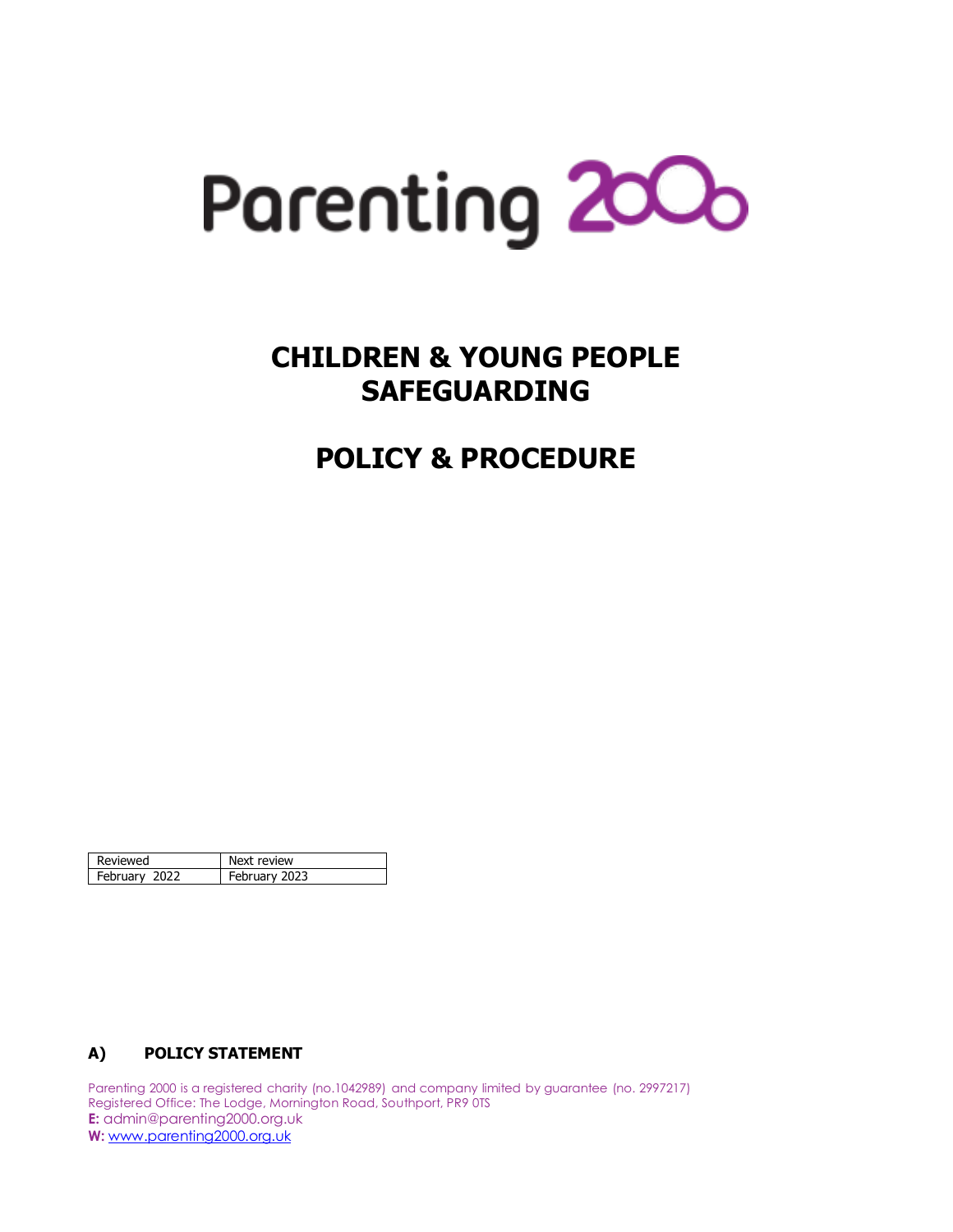

Parenting 2000 believes that all children, without exception, have the right to protection from abuse, regardless of gender, ethnicity, disability, sexuality or beliefs.

Parenting 2000 believes that the welfare of children and young people is paramount and as such is committed to both safeguarding and working to achieve the best outcomes for all children it has contact with. We understand that we have regular and frequent contact with vulnerable children and their families and as such accept that Trustees, staff, students and volunteers are well placed to observe signs of abuse.

Our aim is that every child and young person who participates in Parenting 2000 activities is allowed to do so in an enjoyable and safe environment in which they are protected from harm. It is essential, therefore, that all those associated with Parenting 2000 are aware of their individual responsibilities with regard to protecting children from abuse and from inappropriate and inadequate care. This responsibility is shared by every adult involved in the organisation. Parenting 2000 is committed to providing an appropriate response in relation to all cases where there is cause for concern.

The Children Act 1989 defines a child as anyone who has not reached their 18th birthday. The fact that a child has reached 16 years of age, is living independently or is in further education, does not change his or her status or entitlement to services or protection.

This policy is intended to be consistent with the Policy and Procedures of Sefton Local Safeguarding Children Board. If in practice there appears to be any contradiction between the two policies that of Sefton Local Safeguarding Children Board will take precedence over that of Parenting 2000. If any significant differences are identified these should be brought to the attention of a line manager or designated person.

This policy applies to all trustees, staff, students and volunteers. All allegations or concerns in relation to possible child abuse must be responded to.

This requires us to:

- a. Listen to, value, encourage and support those we work with
- b. Provide clear internal procedures for identifying and dealing with concerns about possible abuse, and ensure their implementation
- c. Provide effective management for staff, students and volunteers through supervision support and training
- d. Recruit Safely, ensuring all necessary checks are made
- e. Share information about child protection and good practice with children, parents, staff, students and volunteers
- f. Develop and maintain effective information sharing with statutory services and other agencies, involve children and parents as appropriate
- g. Work collaboratively and in accordance with the advice and guidance offered by Sefton Local Safeguarding Children Board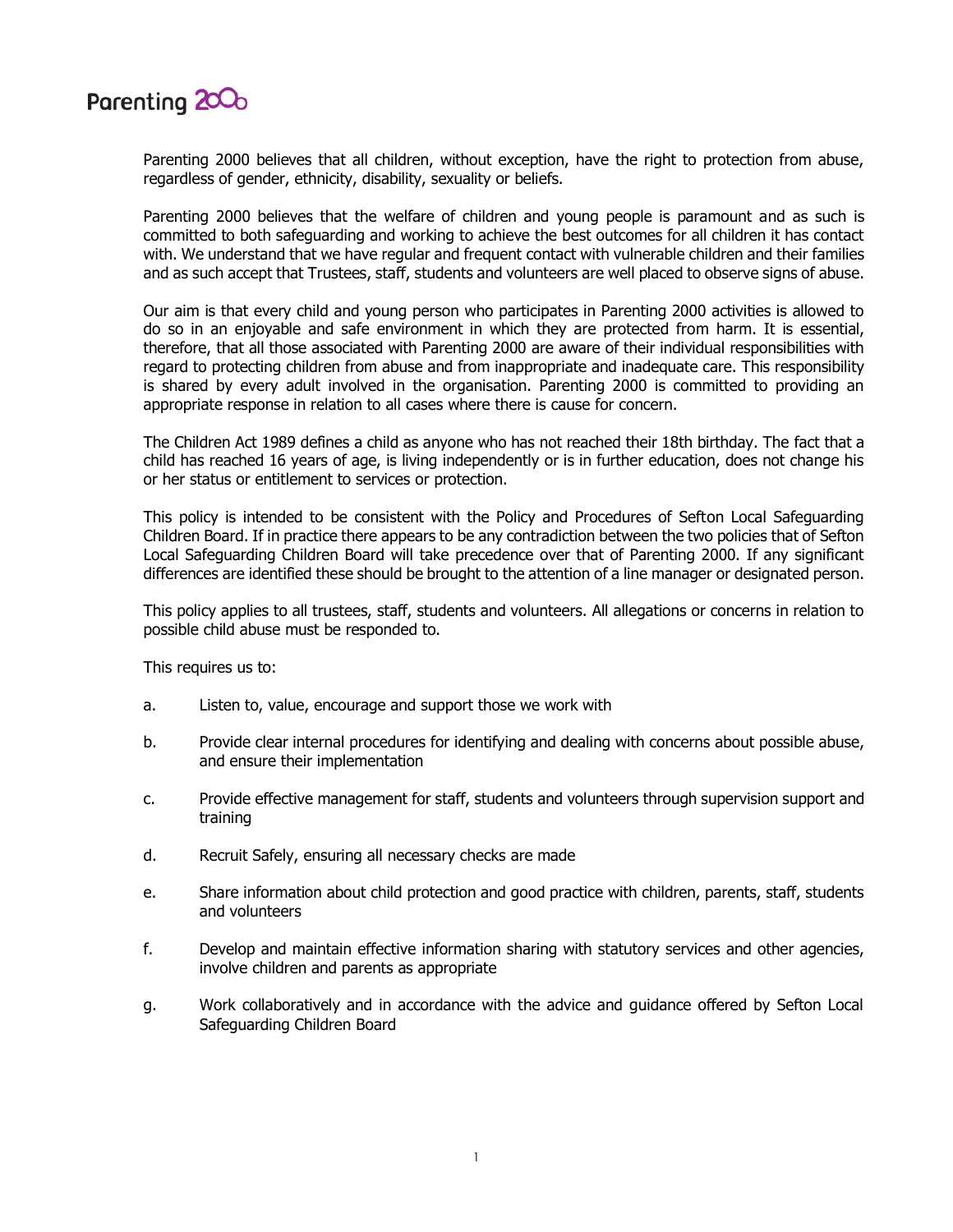

## **B) LEGISLATION AND GOVERNMENT GUIDANCE**

The past decade has witnessed the production and issue of a wealth of legislation and Government policy and guidance in the field of what has become known as Safeguarding Children. A number of these references are set out at the end of this policy.

### **C) WHAT IS CHILD ABUSE?**

Child abuse is a difficult issue and presents challenges to all involved in providing services for children and young people. Whilst not always easily recognisable it is generally divided into four categories:

#### a. **Physical Abuse**

Where adults physically hurt or injure children, hitting, shaking, squeezing, burning and biting are all forms of physical abuse. Giving children alcohol, inappropriate drugs or poison and attempted suffocation or drowning are also physical abuse.

#### b. **Neglect**

An adult may fail to meet a child's basic needs, like food, warm clothing or medical attention. Children might be left alone unsupervised. Abuse in any form can affect a child of any age.

#### c. **Emotional Abuse**

Persistent lack of love and affection damages children emotionally. Being constantly shouted at, threatened or taunted can make the child very nervous and withdrawn.

## d. **Sexual Abuse**

This is where children are encouraged or forced to observe or participate in any form of sexual activity. This could occur through unnecessary or inappropriate physical contact or through suggestive comments or innuendo or include showing children pornographic materials.

#### **Child abuse can also include:**

Child Criminal Explotation, Child Sexual Expolitation, trafficking, forced marriage, FGM, bullying, and honour based violence**.**

#### **How to recognise abuse**

The following list of possible indicators of abuse is intended to offer some helpful hints but it is not exhaustive list. The absence of any of the signs and symptoms included does not mean that a child is not being abused and similarly the presence of such signs and symptoms may not necessarily mean the child is being abused.

- a. Unexplained or suspicious injuries such as bruising, cuts or burns, particularly if situated on a part of the body not normally prone to such injuries;
- b. The child describes what appears to be an abusive act involving him or her;
- c. Someone else (child or adult) expresses concern about the welfare of another child;
- d. Unexplained changes in behaviour such as becoming very quiet; withdrawn or displaying sudden outbursts of temper.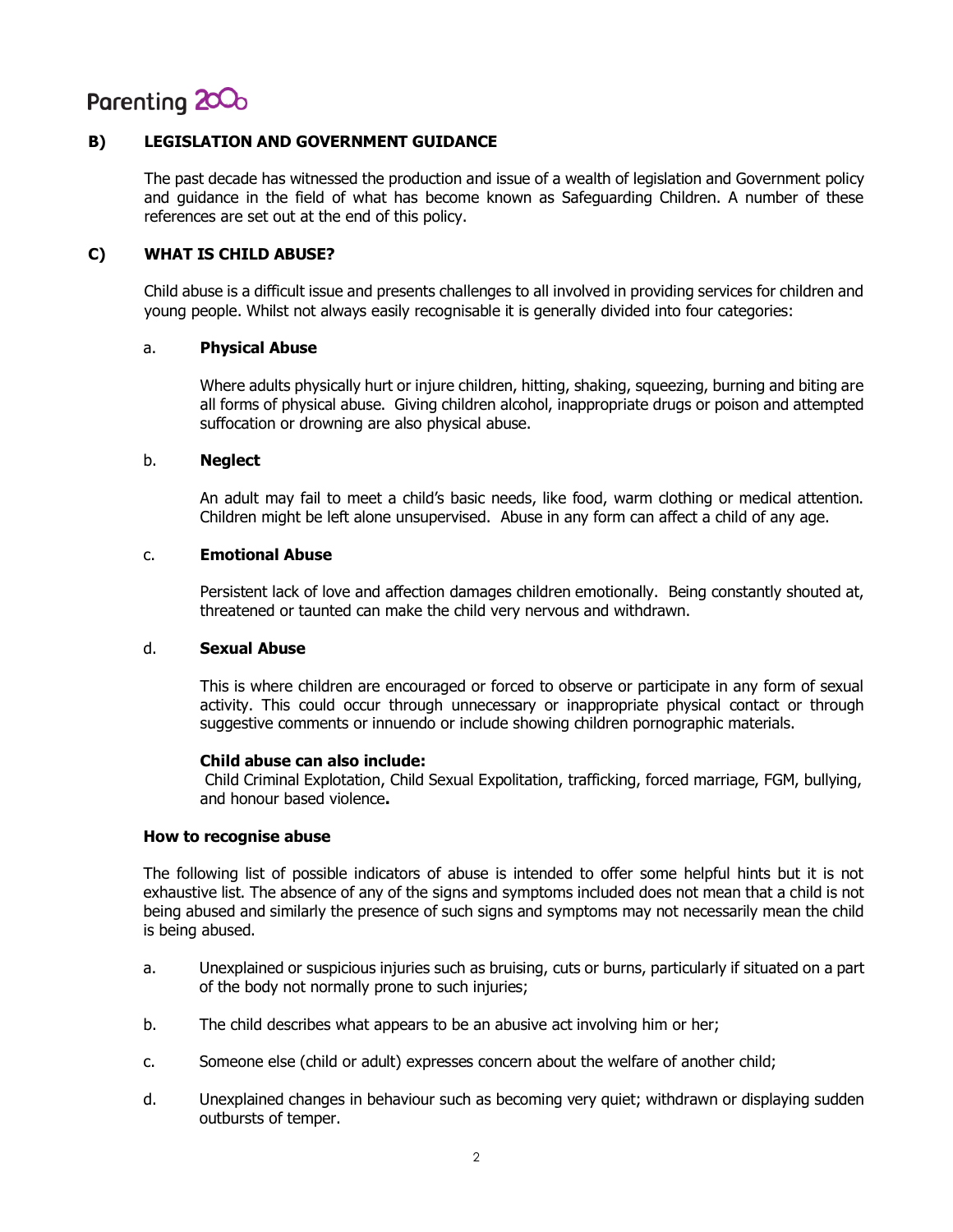

- e. Inappropriate sexual awareness;
- f. Engaging in sexually explicit behaviour;
- g. Distrust of adults, particularly those with whom a close relationship would normally be expected
- h. Difficulty in making friends.

If you notice any social changes in the behaviour of a child, worrying marks or bruises or hear a child/children talking about things which give cause for concern then your first responsibility is to the child.

It is not safe to assume that someone else will take action. As an adult you have a duty to take appropriate action. Recognising and coping with child abuse is very stressful and Parenting 2000 will ensure that the person reporting the concern will not have to cope alone.

## **D) THE SAFEGUARDING PROCEDURE**

The following procedures and systems are intended to provide clear step-by-step guidance on what to do in different circumstances as well as clarifying individual roles and responsibilities. Systems for recording information and dealing with complaints are also outlined. As stated earlier these procedures complement those of Sefton Local Safeguarding Children Board.

## a. **The Designated Person**

Each centre or project will have a designated person in relation to Safeguarding Children issues. Currently these are:

#### **Janine Hyland, Chief Executive Officer, Parenting 2000**

Deputy designated safeguarding leads who are senior staff are :

**Roma Donker:** Senior Early Help Practitioner **Shannon Bryan: Youth Services Manager Claudia Aldersley:** Therapuetic Counselling Lead

In addition a member of Parenting 2000 board of trustees will act as a designated safeguarding trustee.

#### **The Nominated Trustee for Safeguarding is Steve Mc Dermott**

Our nominated Trustee is responsible for liaising with the Chief Executice /Designated safeguarding Lead and is strategic rather than operational; they will not be involved in concerns about individual children

The responsibilities of the designated person/lead is as follows:

- i) To be responsible for ensuring that effective communication and liaison with Social Services and other agencies takes place as appropriate in the event of staff having concerns about a child.
- ii) To ensure that all staff have an understanding of safeguarding and its main indicators, and are aware of Parenting 2000's and their own responsibilities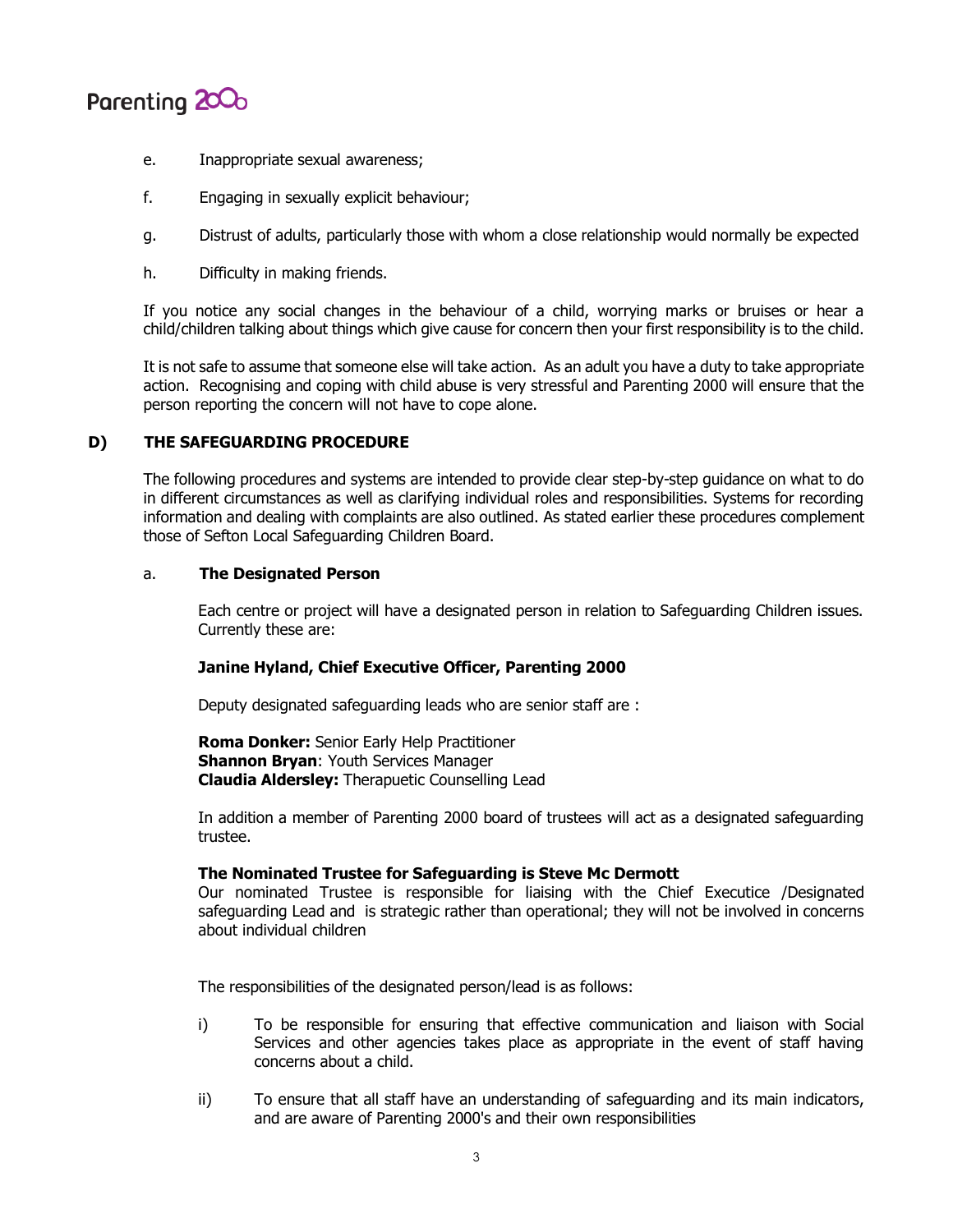

- iii) To support and advise staff in their Safeguarding Children work.
- iv) To maintain their own knowledge and awareness of the issues, policy and practice of Safeguarding Children, through regular attendance at appropriate training courses, etc.

### **What to do if you have a safeguarding concern**

Please follow the Employee Safeguarding Concern Process flow chart on Page 14

In the event of a member of staff having a concern in relation to the safety of a child or young person, he/she will immediately inform the designated safeurading lead and record accurately the event/s giving rise to the concern (see section on recording). In the event of the designated person not being available one of the three designated deputy leads should be contacted. The designated person will be responsible for taking the matter forward in an appropriate way and consider referral to the appropriate Children's Social Services. The action taken will be consistent with the Referral & Enquiries Flowchart. If the designated person believes that on the basis of the information available a referral should be made to social services for children then this should be made immediately and followed up in writing within 24 hours.

Early Referral Help is available from the Sefton website. [https://www.sefton.gov.uk/social](https://www.sefton.gov.uk/social-care/children-and-family-care/early-help/early-help-information-for-professionals.aspx)[care/children-and-family-care/early-help/early-help-information-for-professionals.aspx](https://www.sefton.gov.uk/social-care/children-and-family-care/early-help/early-help-information-for-professionals.aspx) The assessment provides all practitioners working with children, young people and families with a common process to follow, including:

- A simple to use pre-assessment checklist which can be used by a practitioner to help decide whether there should be a full assessment and plan.
- A simple to use form to assess and record additional needs.
- A delivery plan and review form.
- Early Help Module (EHM), an electronic tool to record and share Early Help information.
- Quality assurance to ensure consistent practice and avoid drift

## **Referring to Children's Social Care**

If you are unsure whether to make a referral, please discuss your concerns with the designated safeguarding lead within your organisation..

Prior to making a referral through to Children's Social Care, if you would like to have a consultation with a Social Worker please call Sefton's MASH Team on either 0151 934 4013/ 4481. Please note a Child Referral Form should be completed in all cases unless you deem the child to be at risk of immediate significant harm to which MASH Contact Officers will receive information via the telephone in the first instance but following this an Child Referral Form must

> W MASH-Referral-Form .docx

be completed.

THIS SHOULD BE EMAILED TO [socialcarecustomeraccessteam@sefton.gcsx.gov.uk](mailto:socialcarecustomeraccessteam@sefton.gcsx.gov.uk)

For any out of hours advice/ emergencies (Mon – Thurs from 5.30pm, Fri from 4pm and weekends) please contact Sefton's Emergency Duty Team on 0151 934 3555. If you think a child is in immediate danger please call the Police

Please call the Sefton Contact Centre for all general enquiries on 0345 140 0845.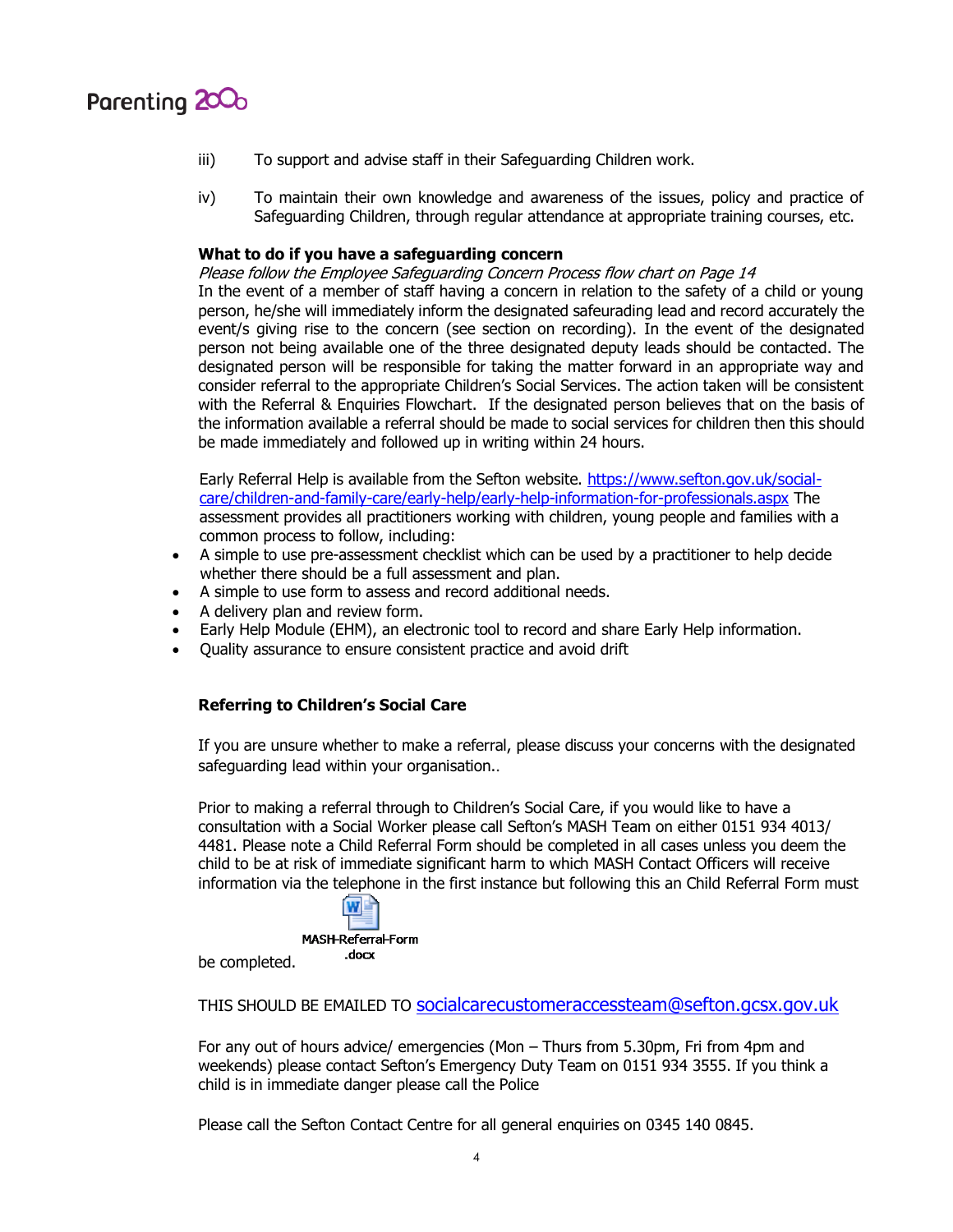

- Ring the customer Access Team on Telephone number **0345 140 0845**, minicom 0151 934 466. The Sefton Council contact centre is open Monday to Friday,8am to 6pm.
- Email Social Services at[socialcarecustomeraccessteam@sefton.gcsx.gov.uk](mailto:socialcarecustomeraccessteam@sefton.gcsx.gov.uk)
- For emergency situations the Health and Social Care Emergency Duty Team provides a service outside normal working hours, that is during the evening, night and at Weekends **0151 934 3555**

Child Sexual Exploitation

For all referrals specially relating to Child Sexual Exploitation, please complete the CSE referral form and the referral risk assessment form below. This is in addition to the child referral form and securely email to [SocialCareCustomerAccessTeam@sefton.gcsx.gov.uk](mailto:SocialCareCustomerAccessTeam@sefton.gcsx.gov.uk)



## b. **Listening to Children**

It is important to note that while some members of staff may have a particular contribution to make in listening to children who have been through the experience of abuse it is essential that this work is not undertaken at a time when it may impact on any legal processes through which the child may be involved, and that it does not clash with any therapeutic interventions provided by other agencies.

All staff must be aware that if they are selected by a child to hear something of concern they must not ask leading questions of any sort in order to comply with guidance given in the Criminal Justice System Guidance Achieving Best Evidence. This will prevent a member of staff inadvertently contaminating possible criminal evidence. It is important to remember that Parenting 2000 is not an investigative agency and that our role is that of supporting the child and family.

In circumstances where a child/young person talks of their experiences which give cause for concern the following advice may be helpful:

- i) Try to react calmly.
- ii) Reassure the child that they were right to tell, that they are not to blame and that you take what the child says seriously.
- iii) Be careful not to put words into the child's mouth, this is possibly best achieved by not asking questions.
- iv) Do not promise that you will keep what you hear confidential.
- v) Inform the child/ young person what you will do next.
- vi) Make a full and written record of what has been said as soon as possible and don't delay in passing on the information.
- vii) Inform the designated person as soon as is possible. If your local designated person is unavailable contact an alternative designated person or senior member of staff immediately. In the unlikely event that you are unable to contact a designated person or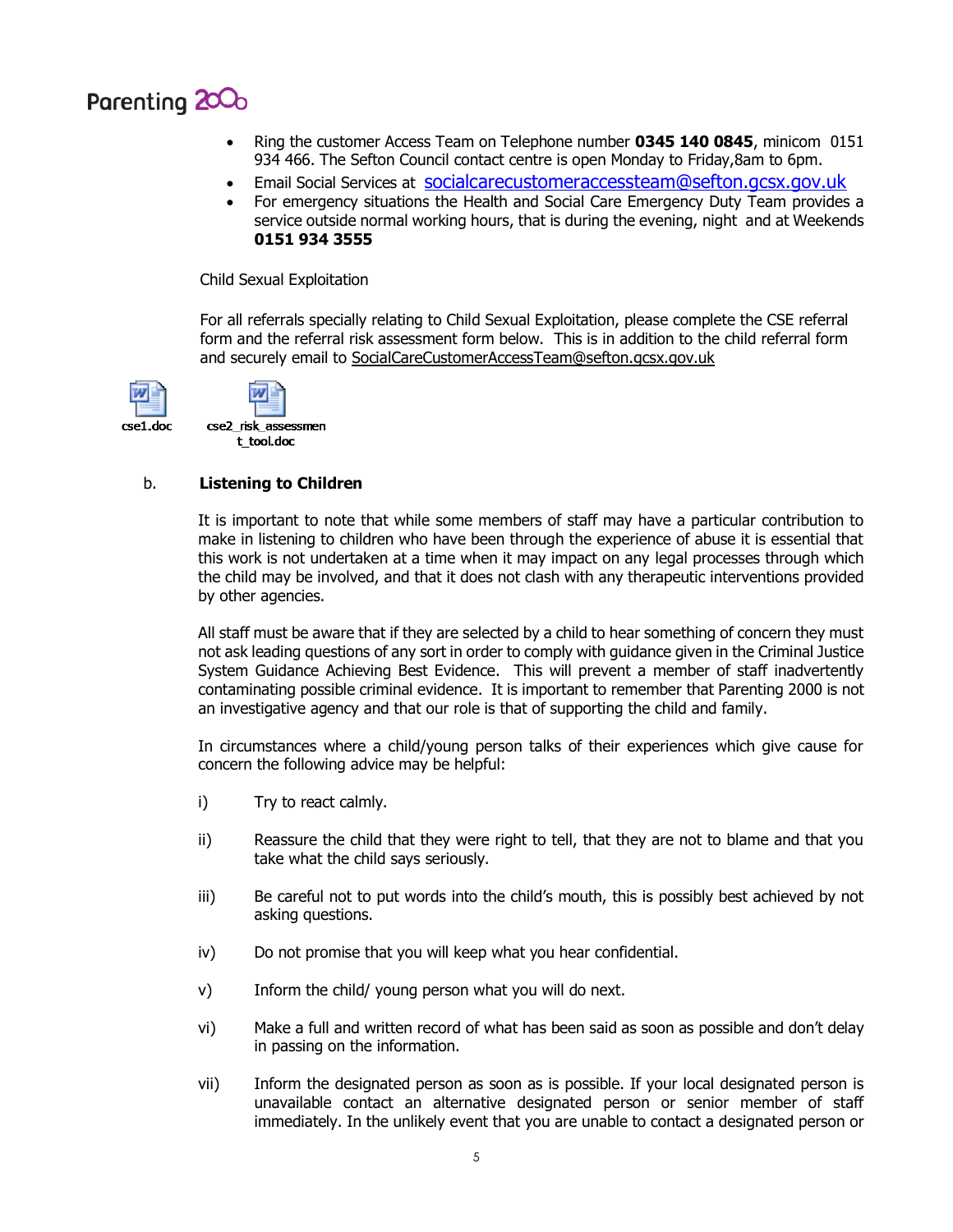

appropriate member of staff and remain unsure of what action to take it would be appropriate to seek advice from either the Police or Sefton Children's Schools and Families Service.

- viii) The designated Person will be responsible for ensuring contact is made with appropriate authorities including the Duty Social Worker in the area where the child lives, as soon as possible.
- c. **Allegations against staff- Referrals to the DO (Designated Officer for the Local Authority)** <http://www.seftonlscb.co.uk/p/managing-allegations>

#### d. **See flowchart page 15**

All staff have a responsibility to report concerns in respect of any trustee, member of staff, student or volunteer they believe may be harming a child or if a child discloses that they are being harmed by that adult. Parenting 2000 will ensure that all

trustees/staff/students/volunteers are fully supported and protected, if they, in good faith, report concern that a colleague is, or may be, abusing a child. Staff must report immediately to their line manager or if they are the member of staff concerned a designated person. P2K staff must be vigilant at all times – allegations are not exclusively about abuse. If any colleagues witness unprofessional/inappropriate behaviour this should be treated in the same way. The line manager or designated person will, on receipt of such information, immediately bring it to the attention of the Designated Safeguarding Trustee. In circumstances where the allegation or concern is in respect of the Designated Person the referral will be made directly to the Designated Safeguarding Trustee.

**The Designated Person /Designated Safeguarding Trustee will be responsible for making a formal referral to the Designated Officer for the Local Authority (DO).** See flowchart on page 14 on process.

## **The member of staff/line manager/designated person/designated safeguarding trustee must not attempt to investigate the allegation or concern.**

If a member of staff feels that concerns should be acted on but that those concerns were not the subject of a referral to the DO then they have the right to refer directly to the DO, Ofsted, Police and/or children's social care. If this is the case the member of staff should inform the Designated Person and/or Designated Safeguarding Trustee of this action.

## **The DO should provide advice and guidance to employers and voluntary organisations, liaising with the police and other agencies and monitoring the progress of cases to ensure that they are dealt with as quickly as possible, consistent with a thorough and fair process;**

- Any allegation should be reported immediately to a senior manager within the organisation. The DO should also be informed within one working day of all allegations that come to an employer's attention or that are made directly to the police; and
- If an organisation removes an individual (paid worker or unpaid volunteer) from work such as looking after children (or would have, had the person not left first) because the person poses a risk of harm to children, the organisation must make a referral to the Disclosure and Barring Service. It is an offence to fail to make a referral without good reason.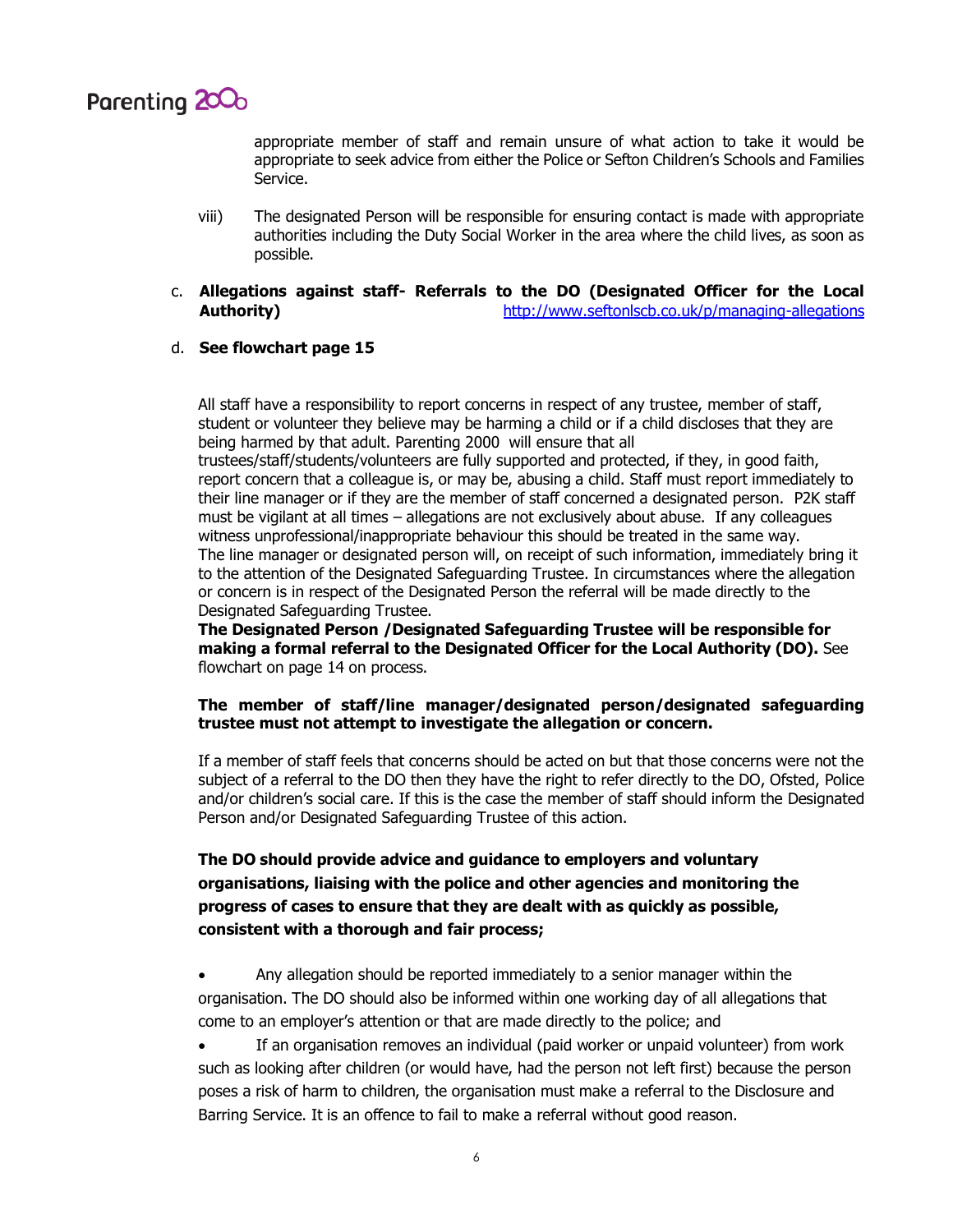## Parenting 200<sub>0</sub>

The DO role applies to paid, unpaid, volunteer, casual, agency and self-employed workers. The DO is involved from the initial phase of the allegation through to the conclusion of the case. The DO helps co-ordinate information-sharing with the right people and will also monitor and track any investigation, with the aim to resolve it as quickly as possible.

## **The DO should be alerted to all cases in which it is alleged that a person who works with children has:**

- **behaved in a way that has harmed, or may have harmed, a child**
- **possibly committed a criminal offence against children, or related to a child**
- **poses a risk of harm to children**

## What does the DO do?

Provides an 'Initial Discussion' which allows for the giving of advice and guidance relating to the most appropriate way of managing the allegation or concern, and most importantly will help establish what the 'next steps' should be in terms of investigating the matter further.

## **To contact Sefton's DO for the Local Authority (Tracey Holyhead) tel:** 0151-934-3783 / 3432 m 07739920881

SafeguardingUnitAdmin@sefton.gov.uk

To view the Managing Allegations Procedures:

## **see Section 15 of Sefton Safeguarding Chidlren Parenrship (SSCP) [Multi-Agency](http://seftonlscb.co.uk/professionals/multi-agency-safeguarding-procedures.aspx)  [Safeguarding Procedures](http://seftonlscb.co.uk/professionals/multi-agency-safeguarding-procedures.aspx)**

[https://seftonlscb.safeguardingpolicies.org.uk/scp/sec-15-managing-allegations-against-staff](https://seftonlscb.safeguardingpolicies.org.uk/scp/sec-15-managing-allegations-against-staff-carers-and-volunteers/lado-referral-form)[carers-and-volunteers/lado-referral-form](https://seftonlscb.safeguardingpolicies.org.uk/scp/sec-15-managing-allegations-against-staff-carers-and-volunteers/lado-referral-form)

## e. **Internal Enquiries and Suspension**

On receipt of information suggesting a trustee/staff/student/volunteer is alleged to have harmed a child the Designated Person, in consultation with the Designated Safeguarding Trustee or Chair of Trustees make an immediate decision as to whether the individual should be temporarily suspended pending possible enquiries by the DO, Police and/or Children's Social Care.

Typically there are three principle elements to the investigation of allegations in respect of trustees/staff/students/Volunteers, these are:

- i) Criminal investigation
- ii) Child protection investigation,
- iii) Disciplinary or misconduct investigation.

It should be noted that whilst the results of the Police and child protection investigation may influence any disciplinary investigation, this may not necessarily be the case. Irrespective of the findings of the Police or child protection enquiries, Parenting 2000 will assess all individual cases to decide whether a trustee/staff/student/volunteer can be reinstated and how this can be sensitively handled. This may be a difficult decision; particularly where there is insufficient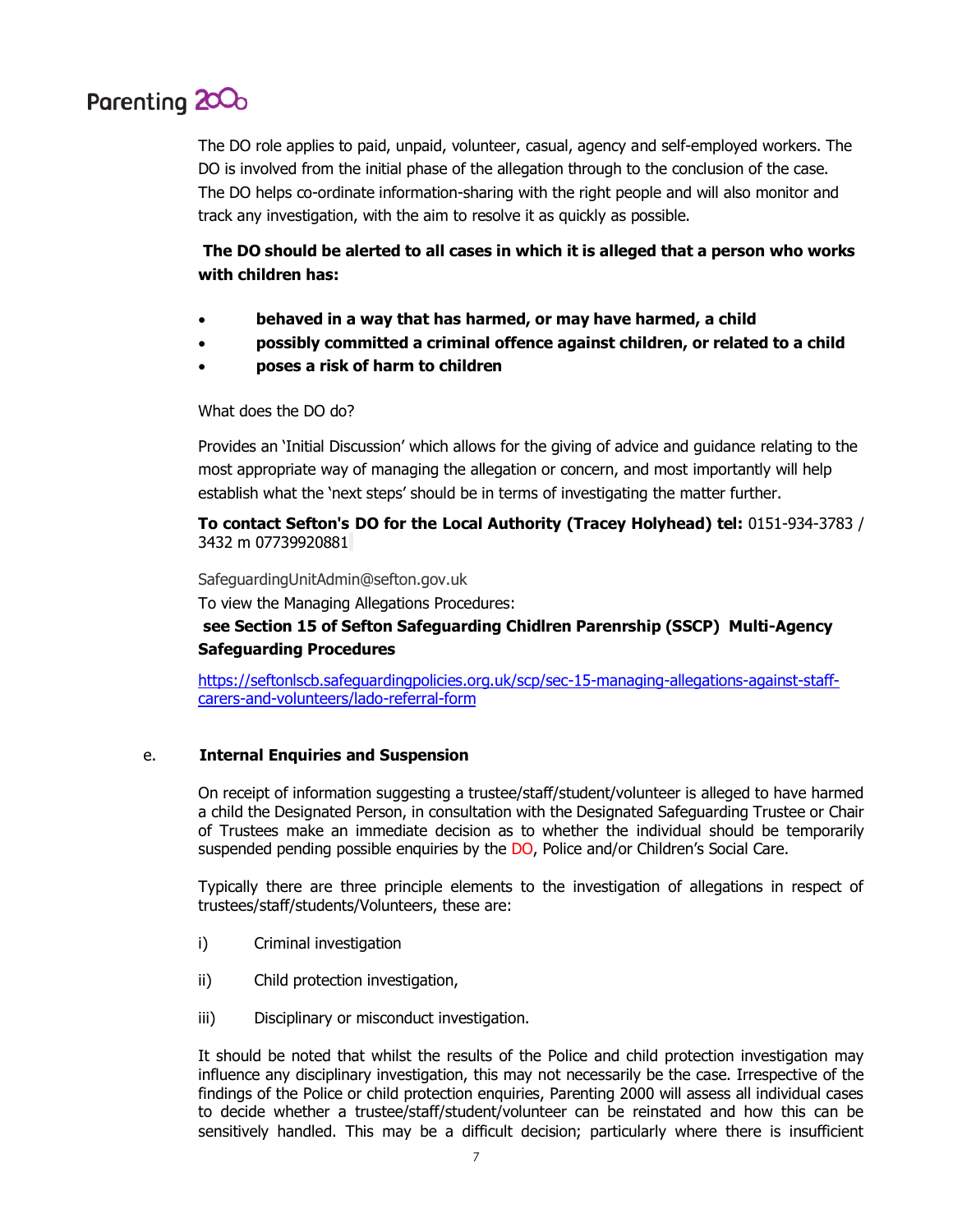

evidence to uphold any action by the Police. In such cases Parenting 2000 will reach a decision based upon the available information which could suggest that on a balance of probability, it is more likely than not that the allegation is true. The welfare of the child will remain paramount throughout this process.

## f. **Concerns about poor practice**

If, following consideration, the allegation is clearly about poor practice and/or suitability; this will be dealt with as a misconduct issue.

If the allegation is about poor practice by the designated person or if the matter has been handled inadequately and concerns remain, it should be reported to the Chair of Trustees who will decide how to deal with the allegation and whether or not the organisation should initiate disciplinary proceedings.

## g. **Serious Case Reviews**

If Parenting 2000 is requested to be part of a Serious Case Review the designated safeguarding trustee (or in his absence the Chair of Trustees) should be informed immediately. It will be the designated trustee (or chair) who is responsible for informing the board of trustees.

## **E) RECORDS**

A member of staff receiving an allegation of possible child abuse or on being made aware of the possibility that a child may be subject to abuse or neglect, should make a detailed record as soon as possible and whilst the circumstances remain clear in their head. The strictest rules of confidentiality shall be applied to the safekeeping of records and witness statements relating to Safeguarding Children concerns. Such records will be held centrally in a secure filing cabinet within Head office and managed in a manner consistent with the requirements of the Data Protection Act 1998. Access to the records will be through the designated person or Chair of Trustees. Child welfare concerns that Parenting 2000 refers on to children's social care or the police, with some exceptions (See Appendix A), will be kept for 6 years from the date Parenting 2000 last has contact with the child or family. [see NSPCC guidance on document retention – update page 10 table]

#### h. **What should be recorded?**

The trustee/staff/student/volunteer who is informed by a child of possible abuse or who is informed of allegations should make a formal record to include:

- i) The child's known details including name, date of birth, address and contact numbers.
- ii) Whether or not the person making the report is expressing their own concerns or those of someone else.
- iii) The nature of the allegation, including dates, times, specific factors and any other relevant information.
- iv) Make a clear distinction between what is fact, opinion or hearsay.
- v) A description of any clearly visible bruising or other injuries (the child should not be examined in response to an allegation) together with any indirect signs, such as behavioural changes.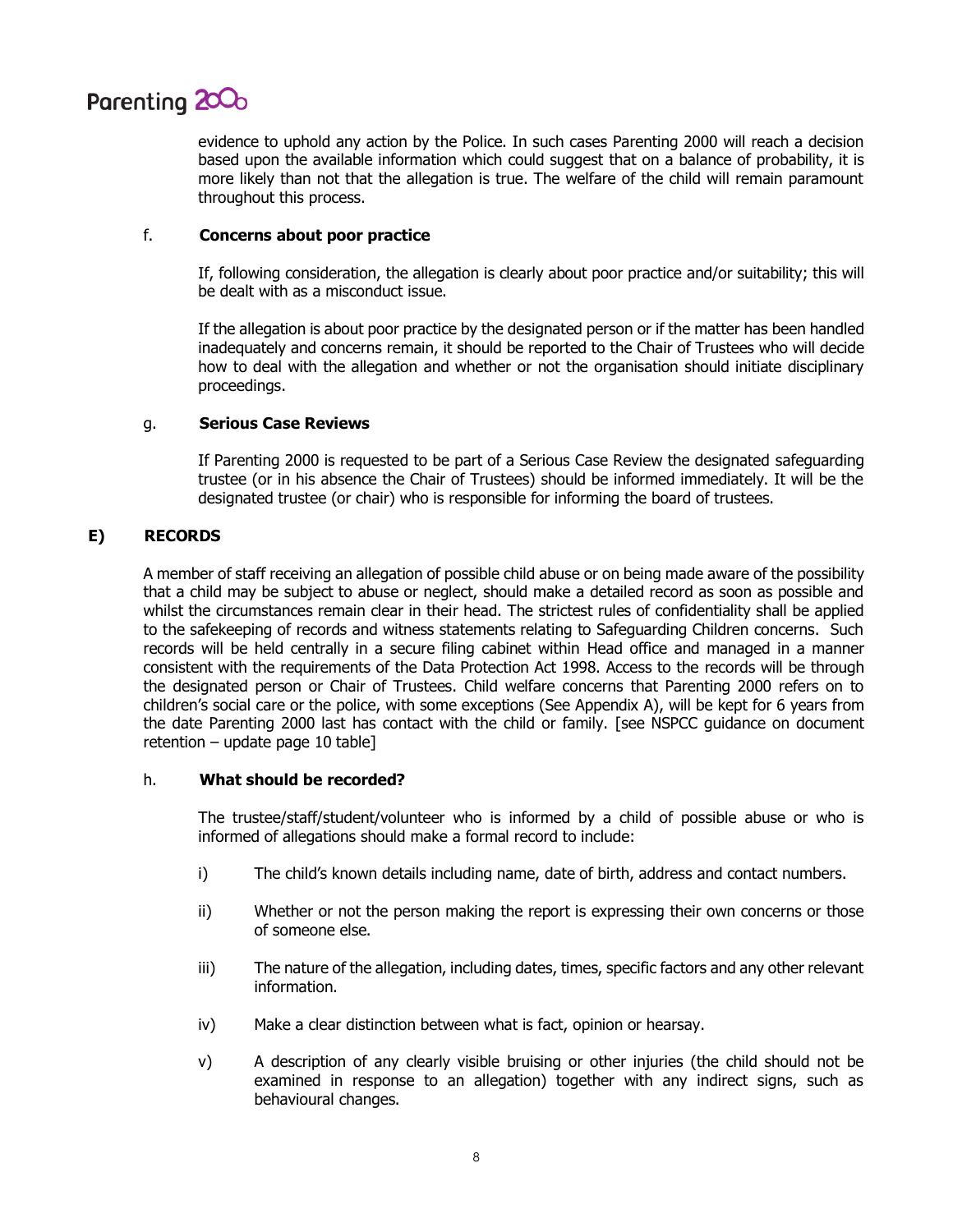

- vi) Details of witnesses to the incidents.
- vii) The child's account if it is offered, of what has happened and how any bruising or others injuries occurred.
- viii) Accounts from others, including colleagues and parents.

Information should be recorded on a Parenting 2000 "Incident Report Sheet", "Significant Event Form" in addition to the family case notes if applicable, as per agreement with the Safeguarding Officer and be signed, dated and appropriately filed.

For more information in relation to the retention, storage and sharing of information see Parenting 2000 Data Protection/Access to Information policy and guidance

## **F) TRAINING**

Parenting 2000 is committed to training all trustees, staff, students and volunteers in relation to this policy and procedures as part of the Charity's induction process. It requires all those working with children and young people to have undertaken Safeguarding Children Foundation Training by the end of their probationary period. In addition they will be required to undertake either refresher training or more advanced training as identified within their annual appraisal. As a basic expectation all staff who come into contact with children will receive Safeguarding Children training at least every three to four years.

The designated person will be required to attend more advanced training including training in relation to changes in existing statute, guidance and procedure.

The content of this policy will be brought to the attention of all newly appointed staff, before beginning their duties and made reference to within the induction process.

## **G) LINKS TO OTHER PARENTING 2000 POLICIES**

All staff involved with safeguarding work are required to bear in mind other organisational policies which support their work and provide guidance. These policies include policies relating to:-

- a. Safer Recruitment Parenting 2000 aims to ensure that recruitment of all trustees/students/staff/volunteers is conducted in a way to safeguard young people and will ensure that they are subject to enhanced DBS (Disclosing & Barring Service) disclosure as part of this process.
- b. Equal opportunities and Diversity
- c. Staff Support & Supervision
- d. Induction All Trustees/students/staff/volunteers will be given a copy of this policy and programme and receive training as part of their induction.
- e. Disclosure
- f. Sharing information and confidentiality
- g. Codes of conduct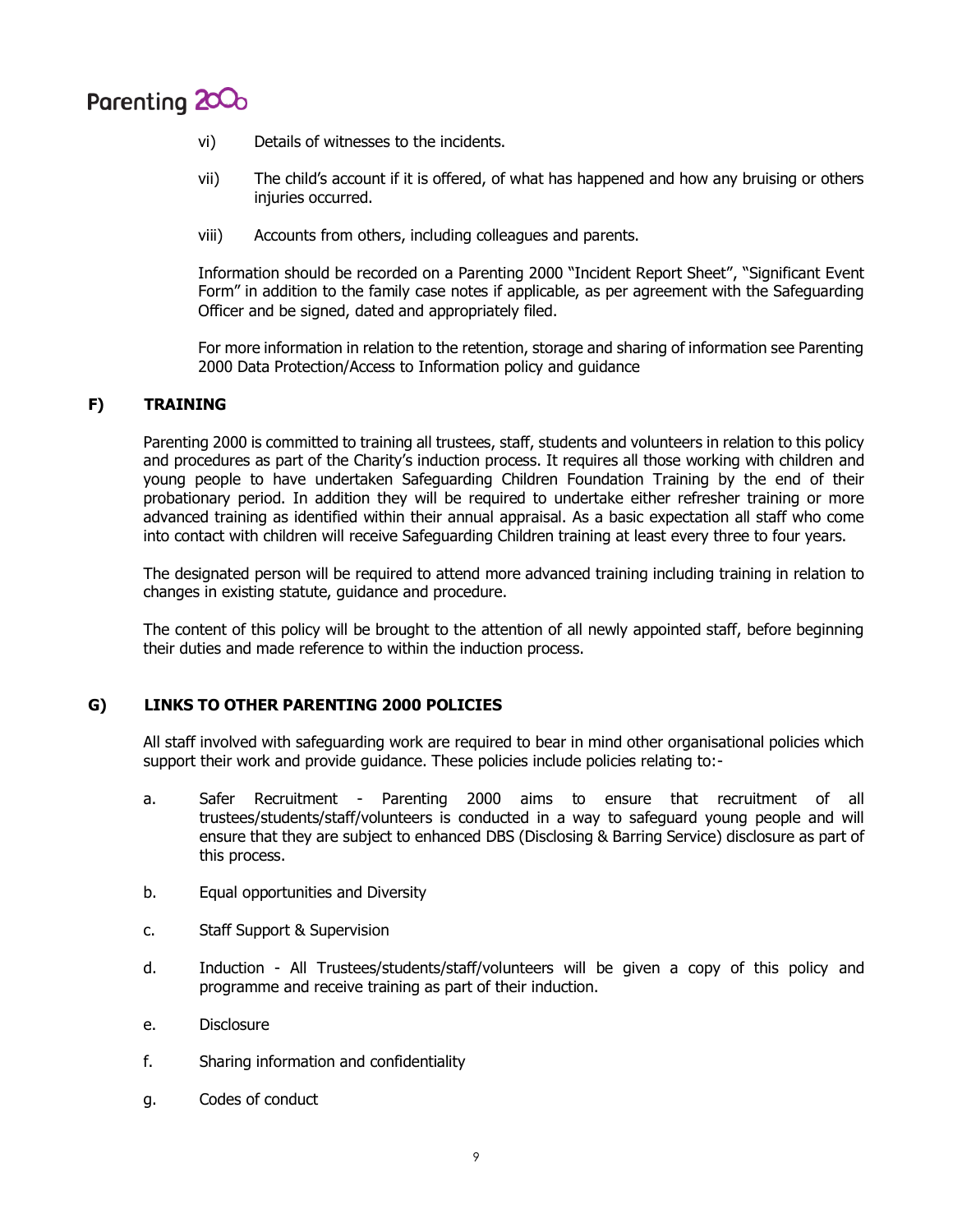

- h. Lone working
- i. Health and safety
- j. Complaints
- k. Internal communications strategy
- l. Procedures Handbook The Sefton Local Safeguarding Children Board procedures and guidance will be kept in each of our centres including Learning Bus. It will be the designated person's responsibility to ensure that all staff are aware of this and are familiar with the "handling Individual cases" guidance section.

## **H) CHILD PROTECTION CONFERENCES**

Parenting 2000 will ensure that a member of staff who is properly informed about the immediate concerns as well as about the child and his/her history attends all relevant Child Protection Conferences. Wherever possible a written report will be prepared for the conference in advance.

## **I) STAFF SUPPORT**

The stress on trustees/students/staff/volunteers involved in any aspect of work (especially Safeguarding) is considerable and Parenting 2000 will ensure that they are properly supported. The Designated Persons /Trustees will be responsible for ensuring that support from outside Parenting 2000 is sought where appropriate.

## **J) MONITORING, EVALUATION AND REVIEW**

Parenting 2000 will ensure that the operation of the procedure as set out in this policy is monitored evaluated and reviewed. This will require the designated persons to provide an annual report to trustees with regard to its operation and any measures required to improve performance in the area of Safeguarding procedures.

## **THIS POLICY IS APPROVED AND ENDORSED BY THE BOARD OF TRUSTEES AND WILL BE REVIEWED ON AN ANNUAL BASIS.**

## **Signed by: Nigel Bellamy Chair**

Deli

February 2022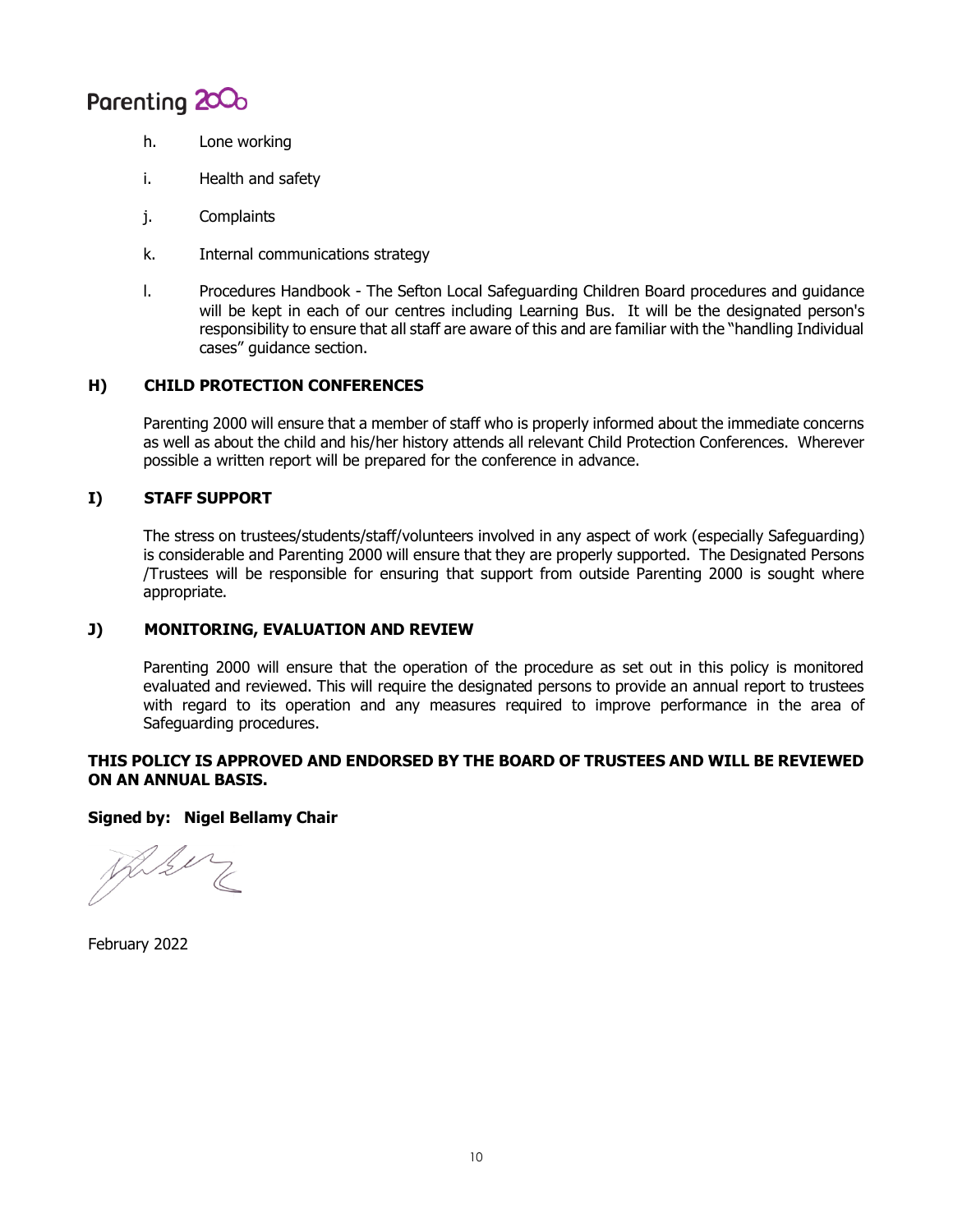## Parenting 200<sub>0</sub>

## **K) USEFUL REFERENCES**

- a. Children Act 1989
- b. Safeguarding Children 2002 (Chief Inspectors Report)
- c. The Victoria Climbie Inquiry 2003 (Lord Laming Report)
- d. Keeping Children Safe 2003 (Government response to above)
- e. Every Child Matters Change for Children 2003 (Green paper)
- f. The Sexual Offences Act 2003
- g. The Children Act 2004
- h. Bichard Inquiry 2004
- i. Safeguarding Children: Second Chief Inspectors Report 2005
- j. Making Safeguarding Everyone's Business 2006
- k. Safeguarding Children 2008 (Third Chief Inspectors Report)
- l. Working Together to Safeguard Children 2010
- m. Sefton Local Safeguarding Children Board Multi-agency Threshold Pathway to Provision Handbook (August 2013)
- n. NSPCC
- o. Sefton Children's Safer Guidance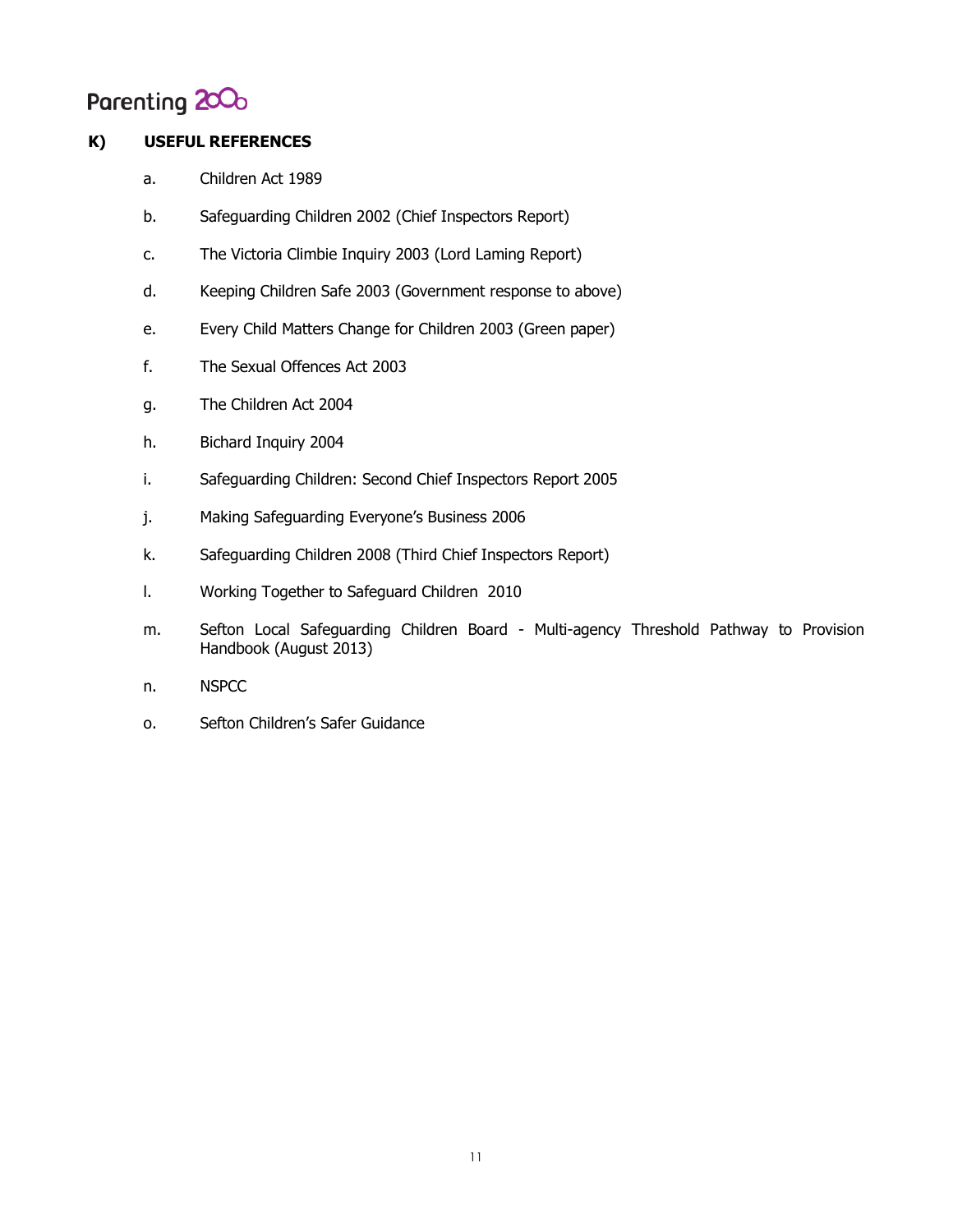

 $\overline{a}$ 

## SAFEGUARDING CHILDREN POLICY AND PROCEDURE – APPENDIX A

## **GUIDANCE ON RETENTION PERIODS <sup>1</sup>**

| <b>Type of Record</b>                                                                                                                                                                                                                                                                                                                                                              | <b>Retention</b>                                                                                                                                                                                                                                                                                                                                                           |  |
|------------------------------------------------------------------------------------------------------------------------------------------------------------------------------------------------------------------------------------------------------------------------------------------------------------------------------------------------------------------------------------|----------------------------------------------------------------------------------------------------------------------------------------------------------------------------------------------------------------------------------------------------------------------------------------------------------------------------------------------------------------------------|--|
| Child welfare concerns that your organisation refers on to<br>children's social care or the police.                                                                                                                                                                                                                                                                                | The referral should be acknowledged in writing by children's<br>social care and your organisation keeps this on file.                                                                                                                                                                                                                                                      |  |
| Referrals should be made in line with Parenting 2000 policy<br>and procedures.                                                                                                                                                                                                                                                                                                     | Records should be kept for 6 years after the last contact<br>with the service user unless any of the exemptions apply<br>(listed above) or if your organisation is required to comply<br>with any other statutory requirements.                                                                                                                                            |  |
| For example this would include concerns about physical,<br>sexual, emotional or neglect of a child, disclosures from a<br>child about being abused or information from a third party<br>which might suggest a child is being abused; concerns<br>about a parent or another adult that uses your organisation,<br>or a young person who has been abused by another young<br>person. |                                                                                                                                                                                                                                                                                                                                                                            |  |
| Child welfare concerns that your organisation decide, after<br>consultation, do not necessitate a referral to children's social<br>care or the police. In such circumstances the organisation<br>should make a record of the concern and the outcome.                                                                                                                              | Destroy the record a year after the child/adult concerned<br>ceases to use the service unless the child or adult are<br>continuing to use your organisation.                                                                                                                                                                                                               |  |
| For example where a child has been bullied, overly pushy<br>parents or a very distressed child where the distress is<br>unrelated to child abuse.                                                                                                                                                                                                                                  |                                                                                                                                                                                                                                                                                                                                                                            |  |
| Concerns about people (paid and unpaid) who work with<br>children and young people, for example, allegations,<br>convictions, disciplinary action, inappropriate behaviour<br>towards children and young people.                                                                                                                                                                   | Personnel files and training records (including disciplinary<br>records and working time records) - retain for 6 years after<br>employment ceases. However the records should be<br>retained for a longer period if any of the following apply:                                                                                                                            |  |
| For example where a practicitioner has breached the code<br>of conduct, a record of the behaviour, the action taken and<br>outcome should be recorded.                                                                                                                                                                                                                             | 1. There were concerns about the behaviour of an adult<br>who was working with children where s/he behaved in a<br>way that has harmed, or may have harmed, a child;<br>2. The adult possibly committed a criminal offence against,<br>or related to, a child;<br>3. The adult behaved towards a child in a way that indicates<br>s/he is unsuitable to work with children |  |
|                                                                                                                                                                                                                                                                                                                                                                                    | In such circumstances records should be retained at least<br>until the adult reaches normal retirement age, or for 10<br>years if that is longer.                                                                                                                                                                                                                          |  |
| Criminal Records Bureau/Disclosure & Barring Service Not applicable.<br>disclosures obtained as part of the vetting process.                                                                                                                                                                                                                                                       |                                                                                                                                                                                                                                                                                                                                                                            |  |

<sup>1</sup> Guidance on Child Protection Records Retention and Storage (England and Wales) NSPCC 2007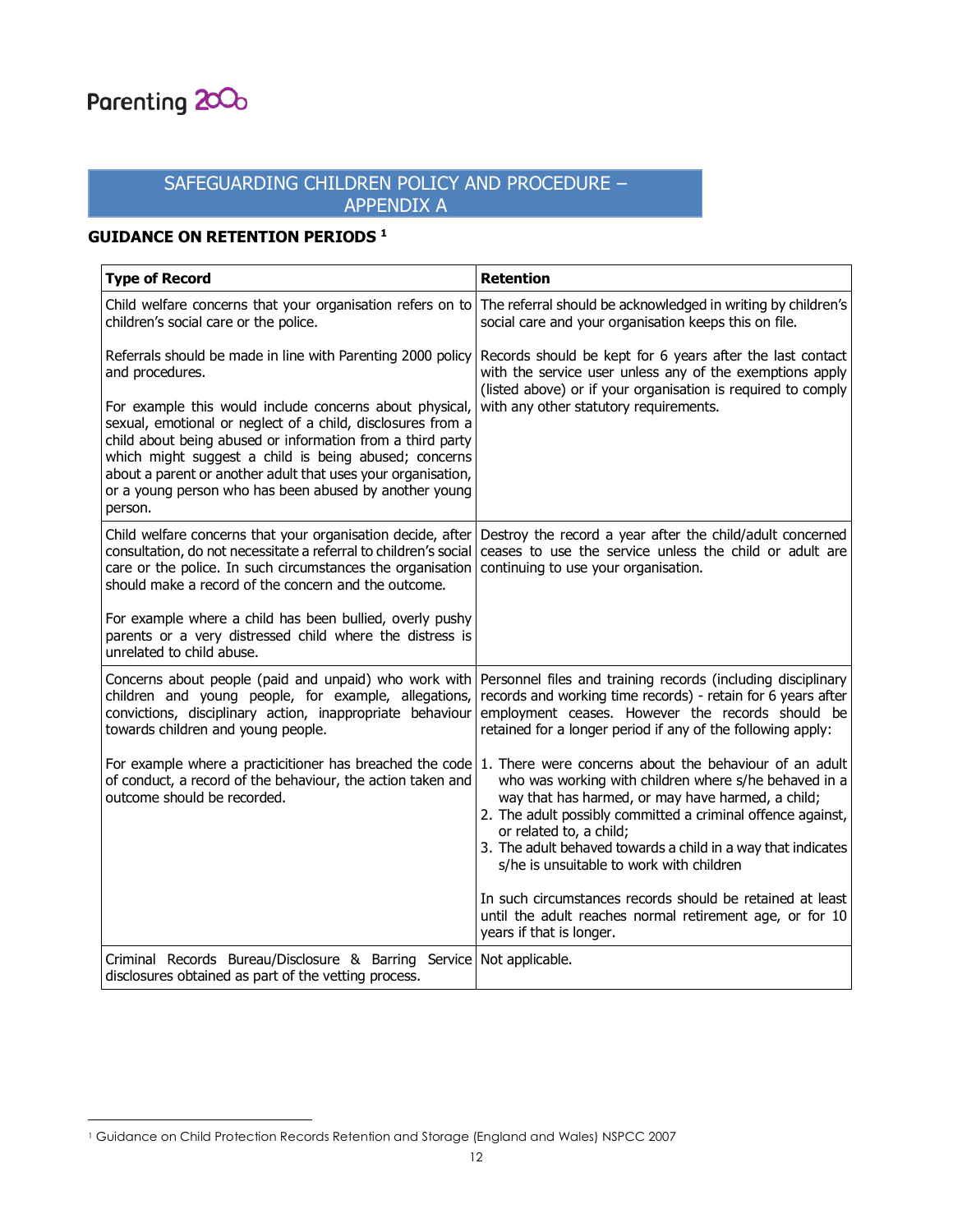

## SAFEGUARDING CHILDREN POLICY AND PROCEDURE – APPENDIX B

## **CONTACT DETAILS**

| <b>Name</b>                   | <b>Role</b>                                                                                                                                                                | <b>Job Title</b>                     | <b>Phone nos</b>                               | <b>Email</b>                              |
|-------------------------------|----------------------------------------------------------------------------------------------------------------------------------------------------------------------------|--------------------------------------|------------------------------------------------|-------------------------------------------|
| Janine<br>Hyland              | Designated<br>Safeguarding Lead                                                                                                                                            | Chief<br>Executive                   | 01704 380047<br>0151 932 1163<br>07880033831   | Janinehyland@parenting2000.org.uk         |
| Roma<br>Donker                | Deputy<br>Safeguarding Lead                                                                                                                                                | Senior Early<br>Help<br>Practitioner | 01704 380047<br>0151 932 1163<br>07880 035 273 | Roma.donker@parenting2000.org.uk          |
| Shannon<br><b>Bryan</b>       | Deputy<br>Safeguarding Lead                                                                                                                                                | Youth<br><b>Services</b><br>Manager  | 01704 380047<br>0151 932 1163<br>07834 524 987 | Shannon.bryan@parenting2000.org.uk        |
| Claudia<br>Aldersley          | Deputy<br>Safeguarding Lead                                                                                                                                                | Therapeutic<br>Counselling<br>Lead   | 01704 380047<br>0151 932 1163                  | Claudia.aldersely@parenting2000.org.uk    |
| <b>Steve</b><br>Мc<br>Dermott | Designated Trustee<br>Safeguarding Lead<br>This is strategic rather<br>than operational; they will<br>involved<br>he<br>in<br>not<br>concerns about individual<br>children | <b>Trustee</b>                       | 0151 284 0025<br>0151 932 1163                 | Steve.McDermott@expect-<br>excellence.org |

| <b>SEFTON SOCIAL CARE DUTY TEAM</b>                |                     |  |  |  |
|----------------------------------------------------|---------------------|--|--|--|
| Sefton's MASH Team on either                       | 0151 934 4013/ 4481 |  |  |  |
| <b>Triage Duty</b>                                 | 0151 934 4498       |  |  |  |
| Sefton Contact Centre for all general enquiries on | 0345 140 0845       |  |  |  |
| Sefton's Emergency Duty Team on                    | 0151 934 3555       |  |  |  |
| Designated Officer for the Local Authority         | 0151 934 3783/3432  |  |  |  |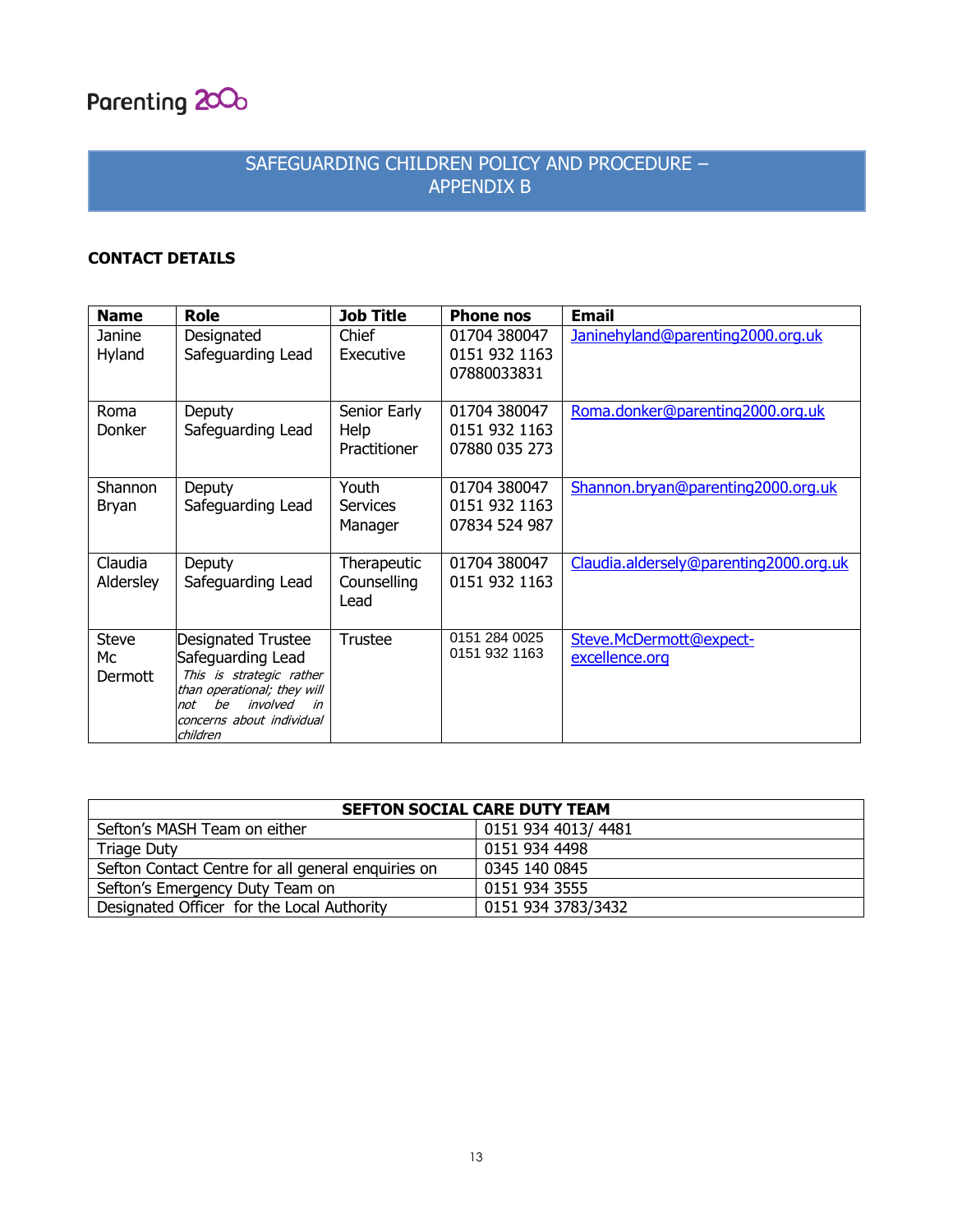

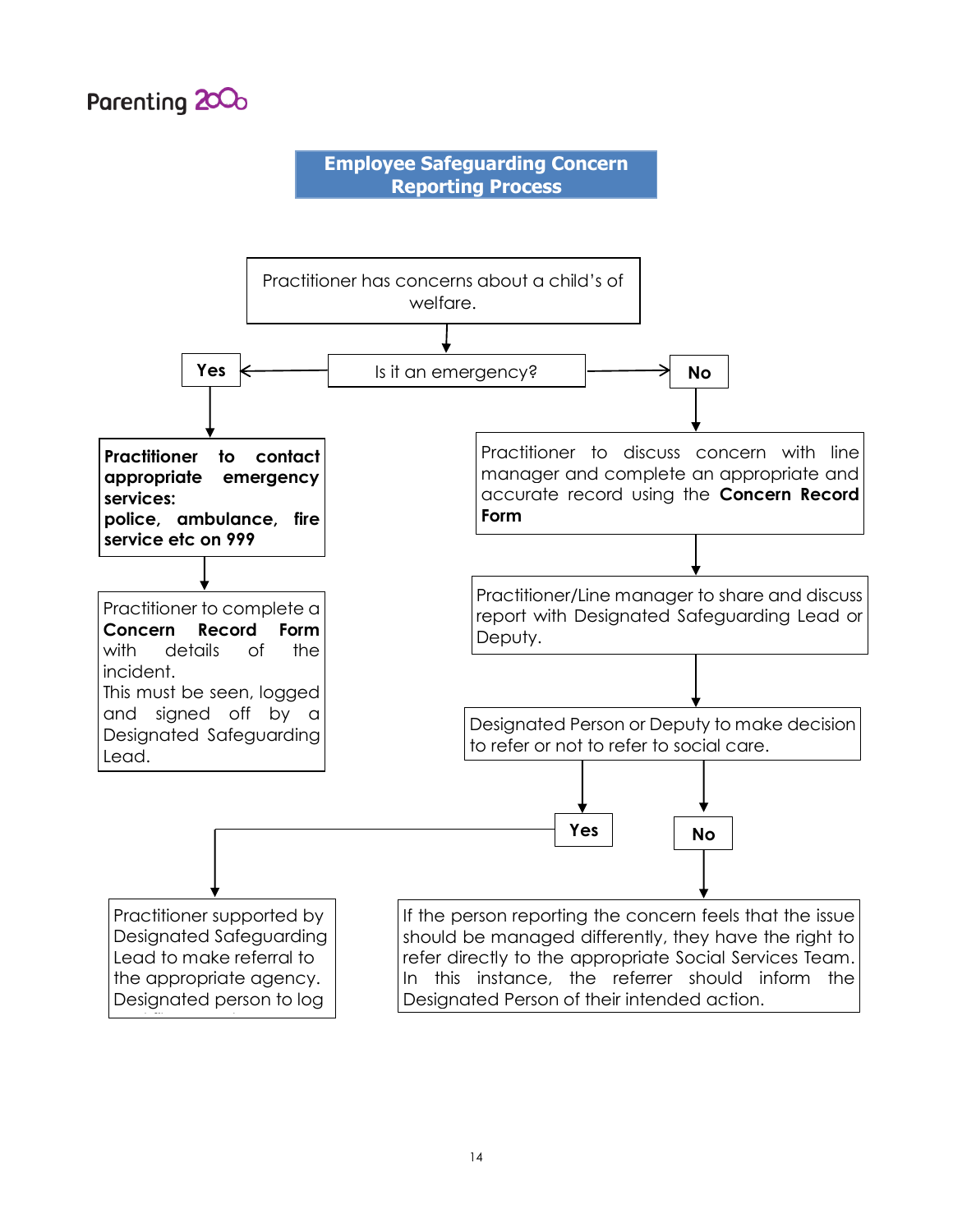## Parenting 200<sub>0</sub>

## **Sefton Safeguarding Children Board Safeguarding Children Procedure Section 15: Allegations against staff, carers & volunteers . ALLEGATIONS/CONCERNS AGAINST STAFF FLOWCHART**

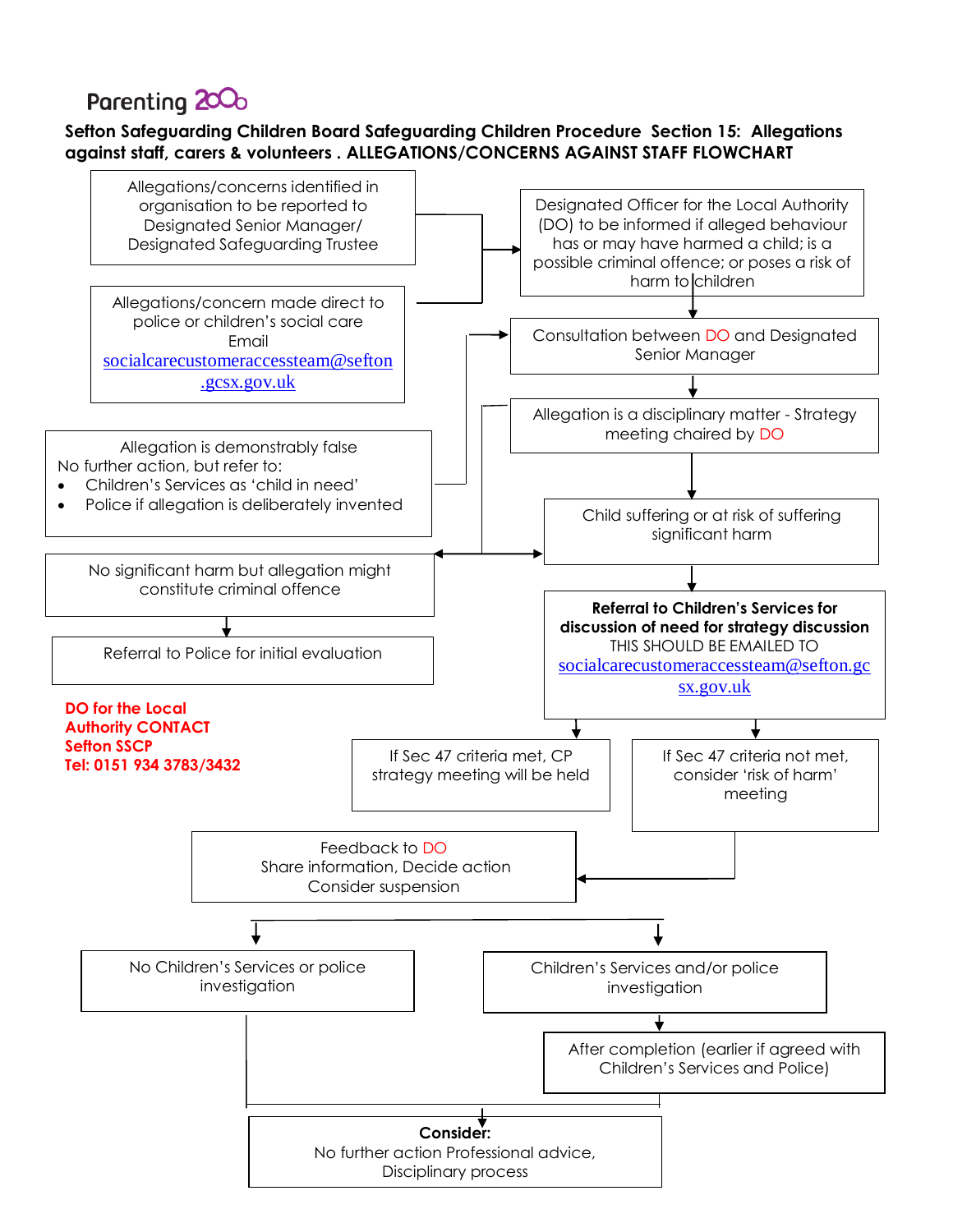